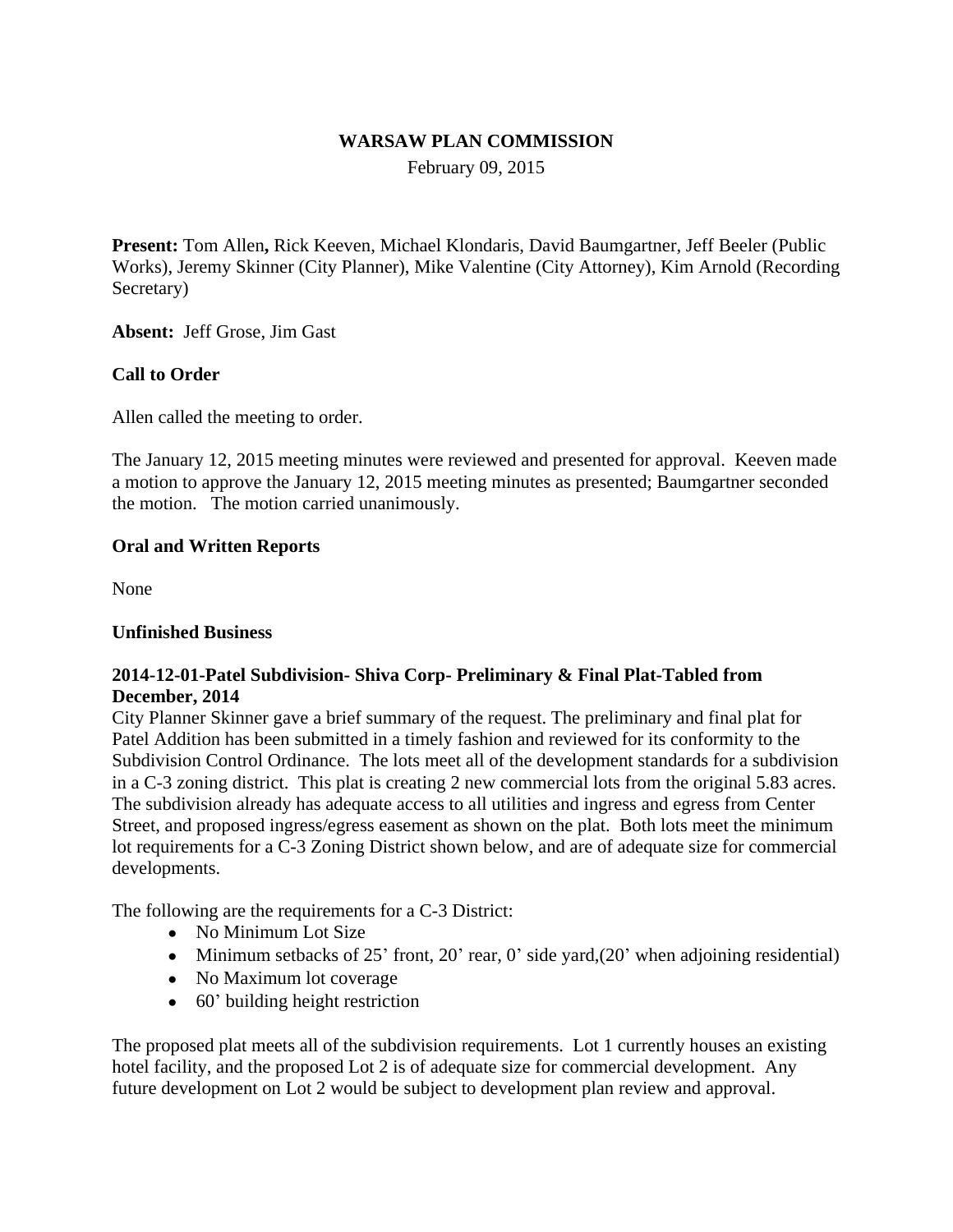Because both lots already have access to utilities and Center Street, the Plan Commission can approve the preliminary and final plat for Patel Addition per Warsaw's subdivision guidelines. City Planner Skinner recommended that the Plan Commission grant preliminary and final plat approval for the Patel Addition.

Allen opened the meeting to any person wishing to speak in favor or against the petition.

Bruce Shaffner was not speaking for or against but had a question about development of the parcel in the future. He expressed concern about access to utilities as well. Jeff Jones, the attorney representing Shiva Corporation, answered the questions. At this time, the owners wish to divide it for possible future use, but have nobody buying the property. He explained the property had been surveyed and he was only aware of what was on the plat concerning utilities.

With no other person to speak for or against the petition, the meeting was closed to the public.

Discussion followed among the Commission Members. Baumgartner made a motion to approve the Preliminary Plat for 2014-12-01- Patel Subdivision-Shiva Corporation. Keeven seconded the motion. The motion carried unanimously.

Keeven made a motion to suspend the rules and vote to approve the Final Plat. Baumgartner seconded the motion. The motion carried unanimously.

Baumgartner made a motion to approve the Final Plat for 2014-12-01-Patel Subdivision-Shiva Corporation. Keeven seconded the motion. The motion carried unanimously.

## **New Business**

## **2015-02-01-Collins Leasing-Preliminary and Final Plat-Briar Ridge Villas -**

Collins leasing is requesting to subdivide the existing 9.3 acre tract into two tracts separated by public right-of-way existing of Blue Heron Court, Sand Hill Lane, and Downy Drive. Briar Ridge Villas was initially designed as a private development, with the possibility of the City taking ownership of the private drives sometime in the future. It is for this reason that the subdivision request is before you today, as Collins leasing is requesting the City accept that proposed public right-of-way.

The applicant is requesting to receive preliminary and final plat approval from the Plan Commission at this time. However, there are a number of issues concerning the public infrastructure that have to be address prior to final plat approval.

- 1. The plat needs to reflect the various easements for storm infrastructure located within the development.
- 2. While the road was constructed to City Standards, the City was not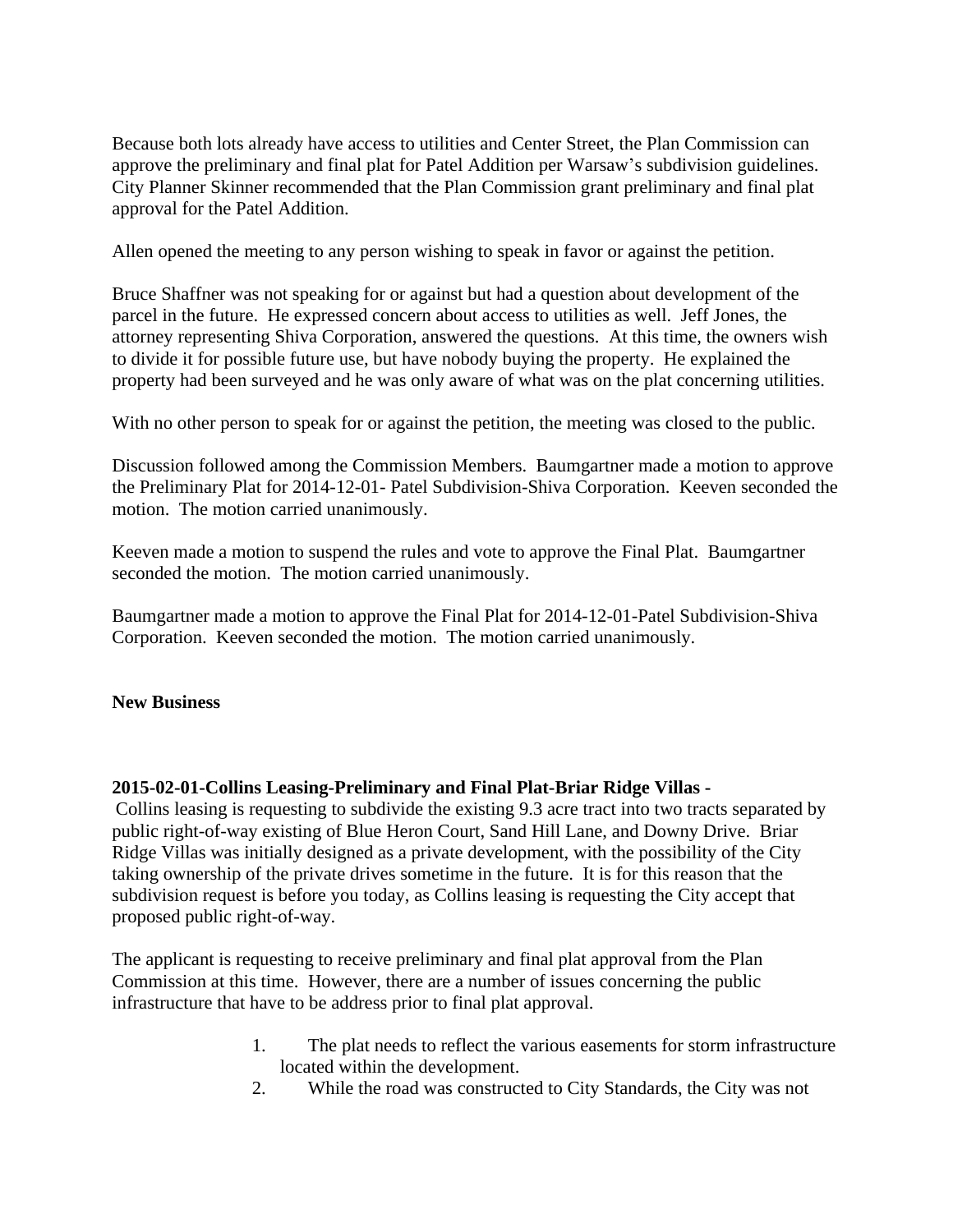present to verify the construction, and may require asphalt cores, and/or possible 5 year maintenance bond.

- 3. The existing storm infrastructure and as-builts need to be reviewed and approved by the City Engineer
- 4. The City needs to review the existing road width, sidewalk width and ADA design requirements.

In general, Skinner doesn't have an issue with the preliminary plat or the City taking ownership of the proposed public right-of-way, there are some minor issues that need to be cleared up prior to final plat approval.

City Planner Skinner recommended granting preliminary plat approval, and tabling the final plat until we can discuss and resolve the various minor issues concerning the final plat.

Allen opened the meeting to any person to speak in favor or against the petition. No person was present to speak in favor or against the petition.

Allen closed the meeting to the public.

Motion was made to only approve the Preliminary Plat by Keeven. Baumgartner seconded the Preliminary Plat motion. The motion carried unanimously.

A motion to table the Final Plat was made by Keeven. Baumgartner seconded the motion. The motion passed unanimously.

## **2015-02-02- Habitat for Humanity-Frazers Addition Replat-**

The preliminary plat for Replat of Frazer's Addition (Lots 10-20) has been submitted and reviewed for its conformity to the subdivision code. The preliminary plat meets the requirements of the subdivision ordinance. The lots are of adequate size for residential development, with the average being roughly 65' x 132' and 8,580 sq.ft. This replat will not result in any public infrastructure or utility reconstruction, as all of those currently exist within the Market Street corridor.

Habitat for Humanity is requesting both preliminary and final plat approval for the proposed replat of the existing 6 lots identified with the Frazer's Addition. City Planner Skinner made the recommendation to grant both preliminary and final plat approval.

Allen opened the meeting to any person wishing to speak in favor or against the petition.

 Jeff Owens, a member of the Construction Committee, spoke on behalf of Habitat for Humanity. He explained the location and purpose of the re-plat for the proposed Habitat for Humanity construction. Several Commission Members asked questions. Discussion followed.

The meeting was closed to the public as there was no other person to speak for or against the petition.